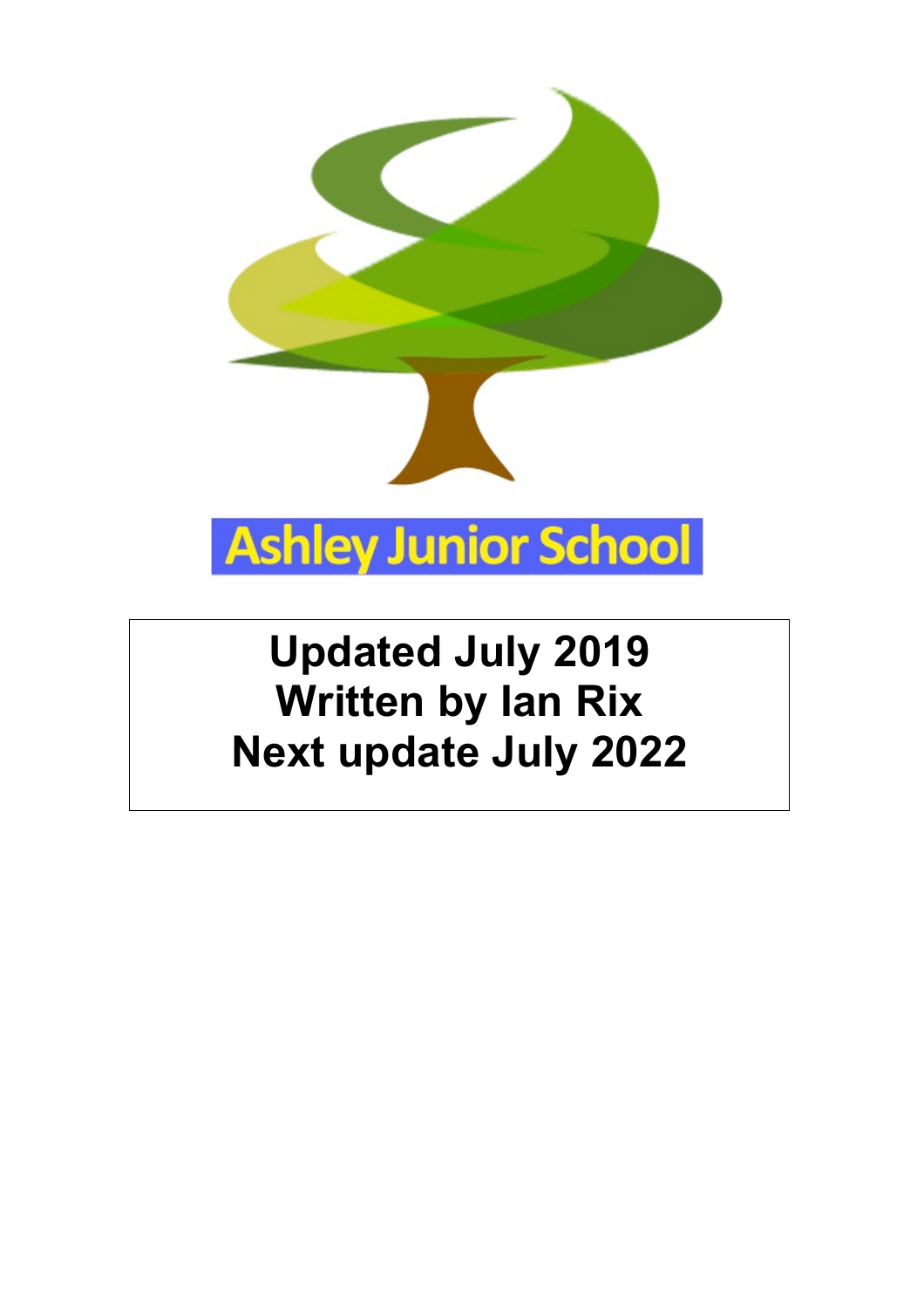# **Introduction**

## **Policy Statement**

Ashley Junior School will undertake to ensure compliance with the relevant legislation with regard to the provision of first aid for all employees and to ensure best practice by extending the arrangements as far as is reasonably practicable to children and others who may also be affected by our activities.

Responsibility for first aid at Ashley Junior School is held by the headteacher who is the responsible manager.

All first aid provision is arranged and managed in accordance with the Children's Services Safety Guidance Procedure SGP 08-07(First Aid).

All staff have a statutory obligation to follow and co-operate with the requirements of this policy.

# **Aims & Objectives**

Our first aid policy requirements will be achieved by:

- Carrying out a First Aid Needs Assessment to determine the first aid provision requirements for our premises
	- $\circ$  It is our policy to ensure that the First Aid Needs Assessment will be reviewed periodically or following any significant changes that may affect first aid provision
	- o The Children's Services First Aid Needs Assessment Form (CSAF-002) will be used to produce the First Aid Needs Assessment for our site
- Ensuring that there are a sufficient number of trained first aid staff on duty and available for the numbers and risks on the premises in accordance with the First Aid Needs Assessment
- Ensuring that there are suitable and sufficient facilities and equipment available to administer first aid in accordance with the First Aid Needs Assessment
- Ensuring the above provisions are clear and shared with all who may require them

## **First Aid Training**

The responsible manager will ensure that appropriate numbers of appointed persons and school first aid trained staff are nominated, as identified by completion of the First Aid Needs Assessment, and that they are adequately trained to meet their statutory duties.

## **Appointed Persons**

At Ashley Junior School there are appointed persons who are as follows:

| <b>STAFF</b>          | . .<br><b>POSITION</b>             | <b>QUALIFICATION</b>      |
|-----------------------|------------------------------------|---------------------------|
| Louise Bowdidge       | <b>LSA</b>                         | <b>Basic First Aid</b>    |
| Stella Cheesman       | Home/School Link & Mental          | <b>Basic First Aid</b>    |
|                       | Health                             |                           |
| Tina Carey            | <b>LSA</b>                         | <b>Basic First Aid</b>    |
| <b>Paul Cousins</b>   | <b>Cover Supervisor/IT Manager</b> | <b>Basic First Aid</b>    |
| <b>Fiona Fishwick</b> | <b>LSA</b>                         | <b>Basic First Aid</b>    |
| Sophie Jeffery        | <b>LSA</b>                         | <b>Basic First Aid</b>    |
| Lisa Locke            | <b>Finance Officer</b>             | <b>Basic First Aid</b>    |
| <b>Derek Tinsley</b>  | <b>SIMs Officer</b>                | <b>School's First Aid</b> |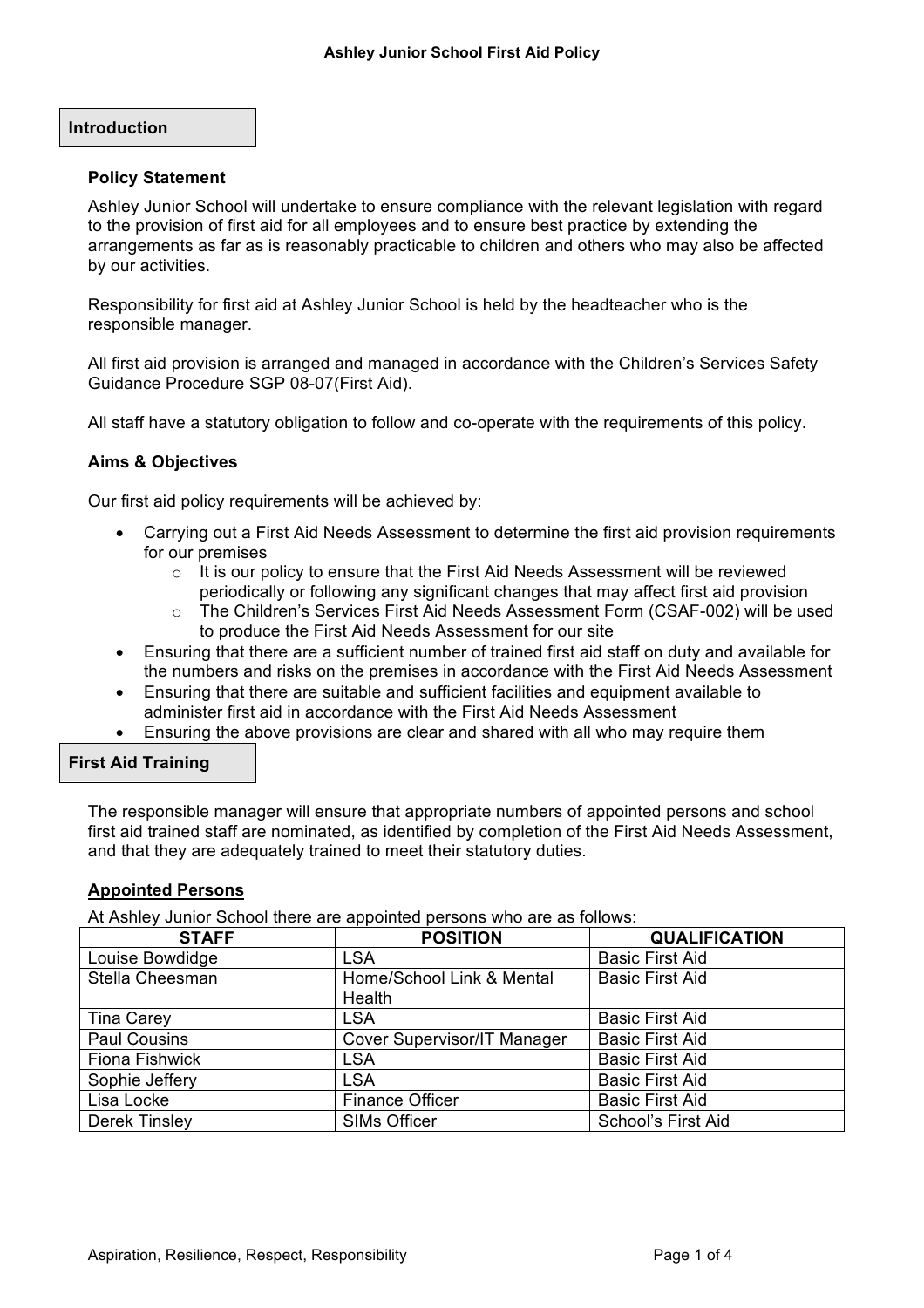#### **Ashley Junior School First Aid Policy**

Where the first aid needs assessment identifies that qualified first aid staff are not necessary due to the nature/level of risk, the **minimum legal requirement** is to appoint a person (the Appointed Person) to be on site at all times during the working day..

**Note: Appointed Persons are not First Aiders and should not provide first aid for which they have not been trained. However it is good practice to provide appointed persons with some level of first aid training. Such training does not require HSE approval.**

## **Qualified First Aiders** *(Those completing the HSE approved 3-day first aid course)*

At Ashley Junior School there are two qualified first aiders who are as follows:

• Debbie Miller and Chloe Moore

They will be responsible for administering first aid, in accordance with their training, to those that become injured or fall ill whilst at work or on the premises. Qualified First Aiders are in place to take charge of first aid arrangements including looking after equipment and calling emergency services. There may also be other duties and responsibilities which are identified and delegated to the first aider (eg. first aid kit inspections).

# **First Aid Provision**

Our First Aid Needs Assessment has identified the following first aid kit requirements:

- Four first aid kits on the premises
	- o These first aid kits will be situated at :- School Office, Caretakers Office, Room 9 (Canaries class), Upper School corridor
- Three travel first aid kits for vehicles
	- o These travel first aid kits are located in the school first aid cupboard

It is the responsibility of Debbie Miller to check the contents of all first aid kits every three months and record findings on the Children's Services First Aid Kit Checklist (CSAF-003). Completed checklists are to be stored in the school office filing cabinet

The contents of first aid kits are listed under the *'required quantity'* column on the checklist itself.

The school office is designated as the first aid room for treatment, sickness and the administering of first aid. The first aid room will have the following facilities:

- Bed/chair
- First Aid kit
- **Telephone**

## **Emergency Arrangements**

Upon being summoned in the event of an accident, the first aider/appointed person is to take charge of the first aid administration/emergency treatment commensurate with their training. Following their assessment of the injured person, they are to administer appropriate first aid and make a balanced judgement as to whether there is a requirement to call an ambulance.

The first aider/appointed person is to always call an ambulance on the following occasions:

- In the event of a serious injury
- In the event of any significant head injury
- In the event of a period of unconsciousness
- Whenever there is the possibility of a fracture or where this is suspected
- Whenever the first aider is unsure of the severity of the injuries
- Whenever the first aider is unsure of the correct treatment